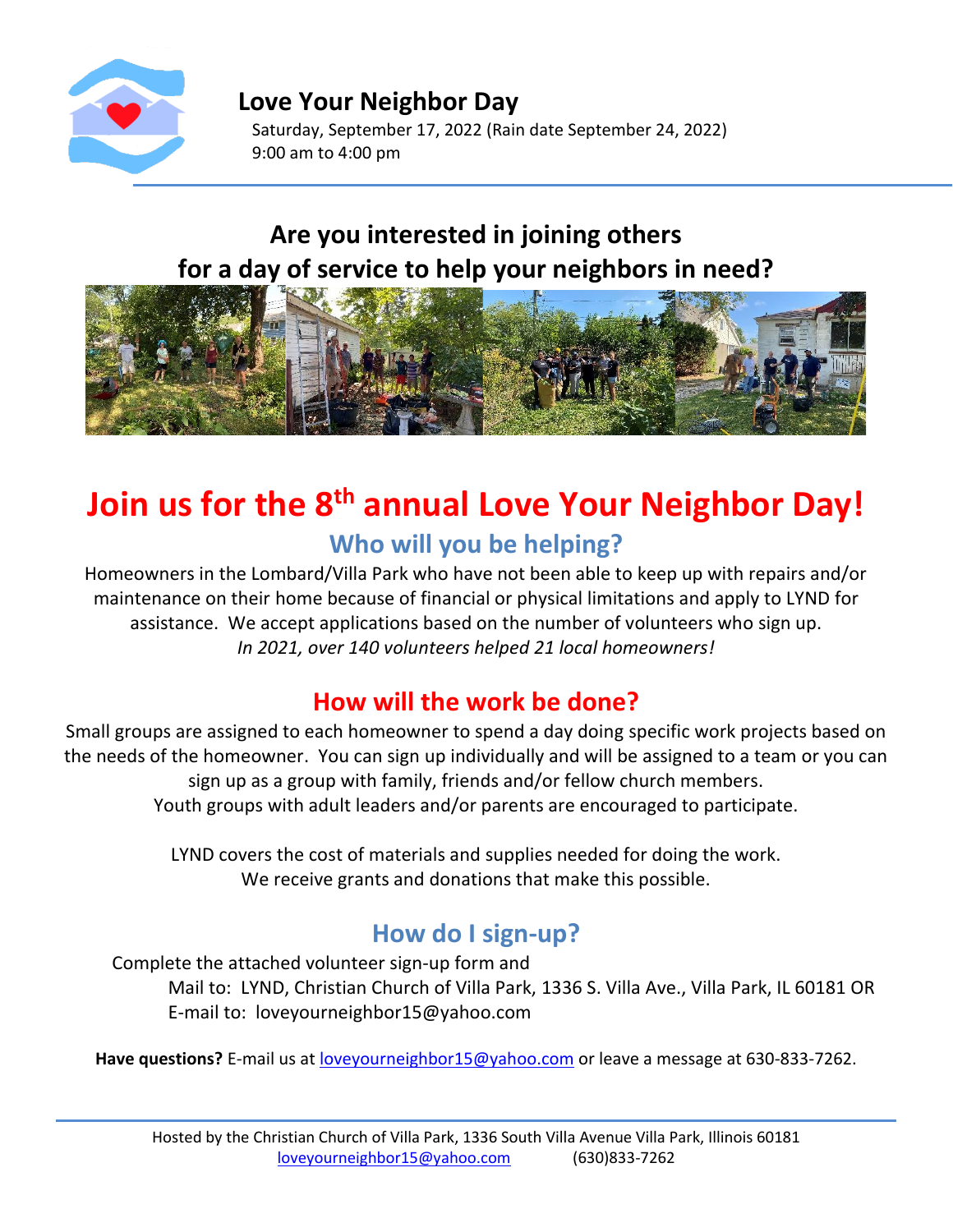

#### **Love Your Neighbor Day**

Saturday, September 17, 2022 (Rain date September 24, 2022) 9:00 am to 4:00 pm

## **Volunteer Sign-Up Sheet**

Due to the ongoing pandemic, we will again limit the work that we will do to exterior work. You can sign up on your own and we will assign you to a team, or if you prefer, you can sign up with a small group.

**Are you part of a group of volunteers? \_\_\_\_\_\_\_\_\_\_\_. If so, provide the names of the other group** members:

| Identify the contact person for this group: |  |
|---------------------------------------------|--|
|---------------------------------------------|--|

**Deadline** for signing up is **September 4, 2022,** but we encourage you to sign up *early* to help us determine how many neighbors we can help.

|  |                     | Youth (12 - 13 years) ______ (only if with parent). Sorry, we cannot accept volunteers under age 12. |
|--|---------------------|------------------------------------------------------------------------------------------------------|
|  |                     |                                                                                                      |
|  |                     | Circle #1 if highly skilled, #2 if somewhat skilled, #3 if willing to learn and do the work.         |
|  | 1 2 3 carpentry     |                                                                                                      |
|  | 1 2 3 landscaping   |                                                                                                      |
|  | 1 2 3 yard clean-up | 1 2 3 painting<br>1 2 3 concrete work<br>1 2 3 gutter cleaning                                       |
|  |                     |                                                                                                      |
|  |                     |                                                                                                      |

| Volunteer's Signature: | Date:                                                                                      |
|------------------------|--------------------------------------------------------------------------------------------|
|                        | This form must be returned with a signed Volunteer Release and Consent (attached) to CCVP. |